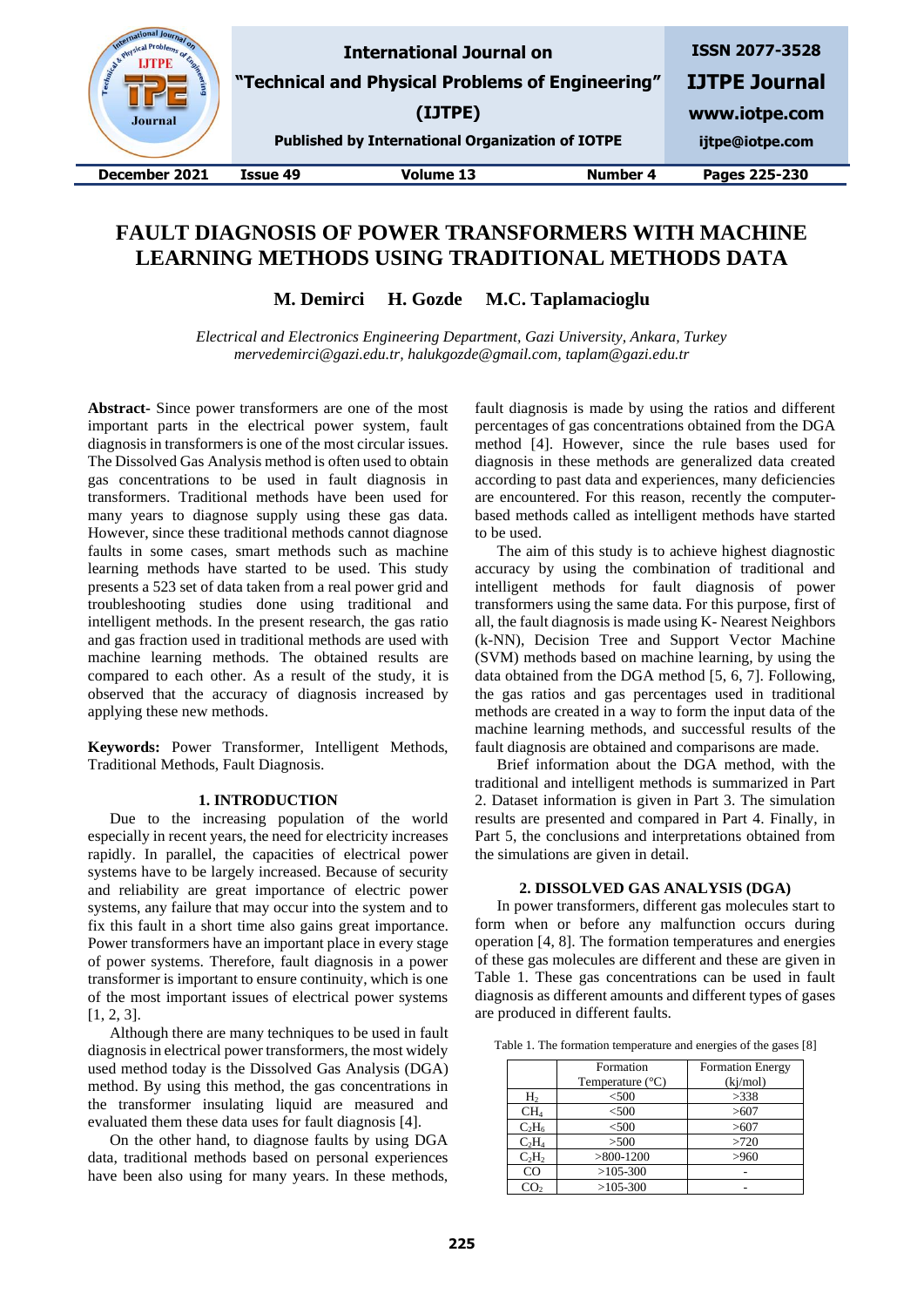The DGA method allows measuring these gas concentrations. The gases measured are nitrogen, ethylene, carbon- monoxide, carbon dioxide, methane, ethane, hydrogen, acetylene and oxygen. The Gas Chromatography method is used to determine the gas type and concentration in the transformer insulating liquid [4]. This method provides a simple analysis to distinguish chemical components in a sample [9, 10]. Figure 1 shows the basic gas chromatograph structure used for Dissolved gas analysis.



Figure 1. Basic gas chromatograph [10]

The main purpose of DGA method is to detect a potential or current failure and to increase the system security while reducing the cost. It increases the system security by detecting the fault in a transformer in advance and monitoring a transformer suspicious for faults. In addition, it reduces the maintenance costs by preventing transformers from being damaged by failure. The other duties of DGA method are basic risk management, detection of existing anomalies in the system, monitoring of these anomalies, quality assurance measurement and fault type identification [4].

The gas concentrations attained from DGA analysis can be interpreted using various methods, and then the present transformer condition can be commented on. The DGA interpretation methods are divided in two: the traditional methods and the intelligent methods. The faults are commonly classified depending on gas concentrations as partial discharge, electrical faults, and thermal faults. In general, the increase in some gas concentrations indicates a certain malfunction. For example; although the key gas method, which is one of the traditional methods, is not precise, they make predictions for some failures by investigating at gas concentrations [4]. Diagnostic rules of the key gas method are given in Table 2.

| Table 2. Diagnostic rules of the Key Gas method [4] |  |  |
|-----------------------------------------------------|--|--|
|-----------------------------------------------------|--|--|

| Key Gas                | <b>Transformer Fault Type</b>                          |
|------------------------|--------------------------------------------------------|
| Ethylene               | Thermal Mineral Oil                                    |
| Carbon-Monoxide        | Thermal Mineral Oil and Cellulose                      |
| Hydrogen               | <b>Electrical Low Energy</b><br>Partial Discharge (PD) |
| Hydrogen and Acetylene | Electrical High Energy (arching)                       |

#### **2.1. Traditional Methods**

Traditional methods classify the transformer state according to some rules using the gas concentrations obtained from DGA method. The rules used consist of graphs and tables created according to the past failure data and personal experiences. These methods are Duval Triangle Method, Rogers Ratio Method and Doernenburg Ratio Method. [4].

#### **2.1.1. Rogers Ratio Method**

In this method, three different gas ratios are used and the transformer situation is classified in 6 different ways. The gas ratios used are,  $CH_4/H_2$ ,  $C_2H_4/C_2H_6$ ,  $C_2H_2/C_2H_4$ .

#### **2.1.2. Doernenburg Ratio Method**

In this method, four different gas ratios are used and the transformer situation is classified in 3 different ways. The gas ratios used are CH<sub>4</sub>/H<sub>2</sub>, C<sub>2</sub>H<sub>2</sub>/CH<sub>4</sub>, C<sub>2</sub>H<sub>6</sub>/C<sub>2</sub>H<sub>2</sub>,  $C_2H_2/C_2H_4$ .

#### **2.1.3. Duval Triangle Method**

In this method, a triangular rule shape is created with three different gas percentages to describe different transformer states. Transformer state is classified in 7 different states. Gas percentages used are %CH4, %C2H4,  $\%C_2H_2$ .

In traditional methods, while fault classification is made according to the rules created with the experience, some situations do not comply with any rules. This reveals the deficiencies of the established rule bases. For this reason, recently intelligent classification methods are frequently used.

# **2.2. Intelligent Methods**

Intelligent classification methods consist of computerassisted artificial intelligence-based algorithms. It is widely used in the literature due to the shortcomings of the traditional method. In addition, in order to increase the diagnostic accuracy of the classification methods used, error classification can be made by using gas ratios and percentages used in traditional methods instead of raw DGA data.

Some of the intelligent methods can be summarized as Expert Systems [11], Artificial Neural Networks (ANN) [12], Fuzzy Logic [13] and Machine Learning methods [14].

In this study, machine learning methods are used for fault classification. The processing steps applied for classification in machine learning algorithms are given in Figure 2.

First, the data to be used in the classification algorithm are defined. Second, the data is prepared for the classification algorithm. In the third step, the machine learning algorithm to be used in the classification process is selected. Fourth, the algorithm is trained with the data and the trained model is created. Fifth, the model is evaluated. Finally, the trained model is put into practice. The model is expected to predict using the test data, and the process is completed by checking the estimation results obtained [15].

The intelligent methods based on machine learning, used in this study are K-NN, Decision Tree and SVM algorithms.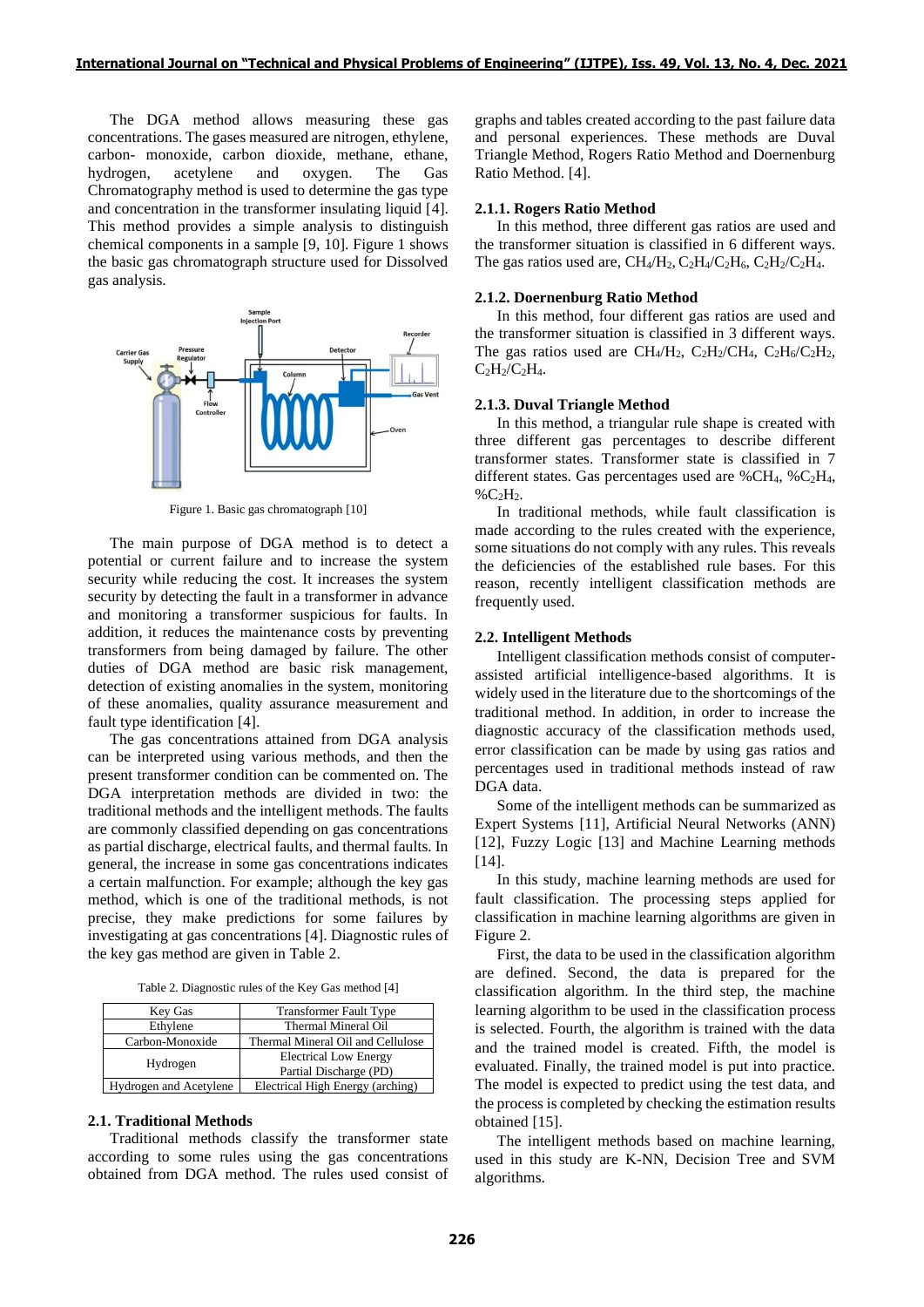

Figure 2. The process steps for machine learning [13]

#### **2.2.1. Support Vector Machine Method (SVM)**

Support vector machine method are a machine learning method based on statistical learning introduced by Cortes and Vapnik in 1995 [16].

SVM first maximizes the margin between the data in the dataset. It aims to find the optimal hyperplane with good generalization ability [17]. It is the most used machine learning method.

#### **2.2.2. K Nearest Neighbors Method (k-NN)**

The K nearest neighbors algorithm is a method that classifies the data based on the closest data available in the data set. It is preferred since it is easy to understand and apply [18].

In this method, first of all a distance measurement method is determined. With this method, the distance between the unlabeled data and the labeled data is calculated, then the number of k neighbors is selected and the nearest neighbors are determined accordingly. The majority label is chosen by looking at the label of the determined neighbors. Finally, the majority label is assigned as the label of the unlabeled data [5, 19].

## **2.2.3. Decision Tree Method**

Decision tree algorithm is one of the preferred classification algorithms due to its simple structure in terms of computational complexity and high classification accuracy [20, 21].

The rule base for the classification process is similar to a tree structure. It consists of branches and nodes. The classification rule is obtained by following the structure from the root node to the leaf node [22]. In the Decision tree algorithm, the user can easily obtain the decision mechanism and classification rules from the tree structure created. The decision-making mechanism is very useful for the users. When the decision tree algorithm is used for transformer fault diagnosis, maintenance personnel can obtain the rule base to predict and interpret the condition of the transformer.

# **3. OBTAINING THE DATASET**

Five of the gas concentrations acquired from DGA analysis are used. These are Methane, Ethylene, Ethane, Acetylene and Ethylene.

In the present work, the data consists of 523 sets of data taken from the real electric power system. The dataset classifies the transformer in 6 different states. These data are divided into training dataset and test dataset.

In the present study, first of all, the fault classification is made with machine learning algorithms. In this case, the raw DGA data is used as input data. Following, the gas ratios and gas percentages used in fault classification in traditional methods are used as input data of the machine learning algorithms and the classification is made again. The classification result is evaluated by using two measurements: Training Success Rate and Test Success Rate.

The training success rate is the measure of how much this dataset is learned as a result of training the classification algorithm with the training dataset.

The test success rate is a measure of how well the trained classification algorithm classifies the test data.

## **4. SIMULATION RESULTS**

The simulations are performed in four cases:

*- Case-1:* In this case, the input data of the classification algorithm consists of 5 gas concentrations obtained from the DGA method. First, the training of the classifiers is completed with the training dataset and the training success rates are obtained. Then, the test data set is tested in the trained model and the test success rate is obtained. Success rates are given in the Table 3.

Table 3. Success Rates for Case 1

|               | <b>Training Success</b><br>Rate $(\%)$ | <b>Test Success</b><br>Rate $(\%)$ |
|---------------|----------------------------------------|------------------------------------|
| Decision Tree | 88.12                                  | 74.42                              |
| k-NN          | 99.62                                  | 70.61                              |
| <b>SVM</b>    | 75.47                                  | 70.40                              |

When fault diagnosis is made using raw 5 DGA gases, the highest diagnostic accuracy is obtained in the Decision Tree Algorithm with 74.42%. The rule base created by the Decision Tree Algorithm for fault diagnosis is given in Figure 3 as a tree structure. Confusion matrix of the decision tree is given in Figure 4. With the confusion matrix structure, it can be observed how many of the fault types the classification algorithm diagnoses correct and how many of them are incorrect.



Figure 3. Tree Structure of Case 1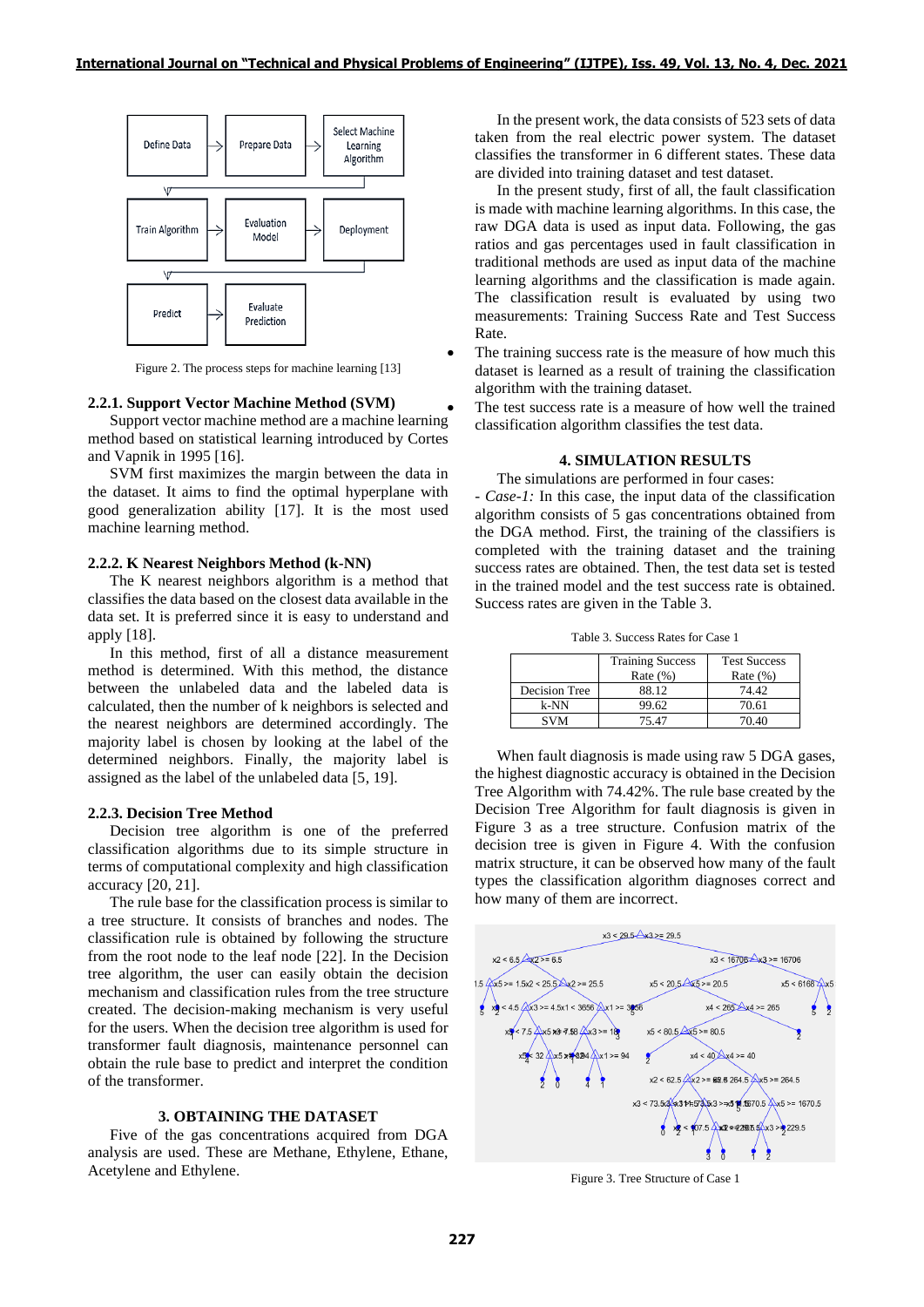

Figure 4. Decision Tree's Confusion matrix in Case 1

*- Case-2:* In this case, 3 gas ratios used in Roger's gas ratios method are used as inputs for machine learning based classification algorithms and their effect on the fault diagnosis result is observed. Obtained classification achievements are given in Table 4.

Table 4. Success Rates for Case 2

|               | <b>Training Success</b><br>Rate $(\%)$ | <b>Test Success</b><br>Rate $(\% )$ |
|---------------|----------------------------------------|-------------------------------------|
| Decision Tree | 86.60                                  | 75.57                               |
| k-NN          | 87.36                                  | 64.89                               |
| <b>SVM</b>    | 49.80                                  | 43.51                               |

In this case, the classification results are in the Decision Tree algorithm with the highest diagnostic accuracy. While the gas ratios used as the data set increased both the test success rate in the Decision tree algorithm, the success rates for other classification algorithms decreased. In this case, the classification results are in the Decision Tree algorithm has the highest diagnostic accuracy. While the gas ratios used as the data set increased the test success rate in the Decision tree algorithm, the success rates for other classification algorithms are decreased. The Decision Tree's Confusion matrix is given in Figure 5.



Figure 5. Decision Tree's Confusion matrix in Case 2

*- Case-3:* In this case, the 4 gas ratios used in the fault classification in the Doernenburg gas ratio method constitute the input data for the machine learning based classification algorithms. The success rates obtained according to these data are given in Table 5.

Table 5. Success Rates for Case 3

|               | <b>Training Success</b><br>Rate $(\%)$ | <b>Test Success</b><br>Rate $(\% )$ |
|---------------|----------------------------------------|-------------------------------------|
| Decision Tree | 88.89                                  | 82.06                               |
| k-NN          | 93.11                                  | 77.09                               |
| <b>SVM</b>    | 60.15                                  | 58.78                               |

In this study, the results obtained in all classifiers increased. While the highest classification accuracy is obtained with Decision Tree, the lowest classification success is obtained with SVM. Decision Tree's Confusion matrix is given in Figure 6.



Figure 6. Decision Tree's Confusion matrix in Case 3

*- Case-4:* In this case, the gas percentages used in the Duval Triangle Method are used as the input data of the machine learning based classification algorithms, unlike the gas ratios used in other traditional methods. Obtained training success rates and test success rates are given in the Table 6.

Table 6. Success Rates for Case 4

|               | <b>Training Success</b><br>Rate $(\%)$ | <b>Test Success</b><br>Rate $(\% )$ |
|---------------|----------------------------------------|-------------------------------------|
| Decision Tree | 95.40                                  | 93.13                               |
| k-NN          | 99.62                                  | 89.31                               |
| SVM           | 89.65                                  | 88.55                               |

Looking at the results obtained, the gas percentages used in the Duval Triangle Method significantly increased the diagnostic accuracy. While the highest accuracy is obtained in the Decision tree algorithm, the lowest accuracy is obtained in the SVM method. The rule base of the Decision Tree algorithm is given in Figure 7 in the form of a tree structure. Confusion Matrix of Decision Tree is given in Figure 8.

When fault diagnosis is made using gas ratios and percentages used in traditional methods, the highest accuracy is obtained in the Decision Tree Algorithm in all cases. When the results of the Decision tree algorithm are given together, the highest diagnostic accuracy is obtained when the gas percentages used in the Duval Triangle Method is taken as input. In Table 7, these results are given comparatively.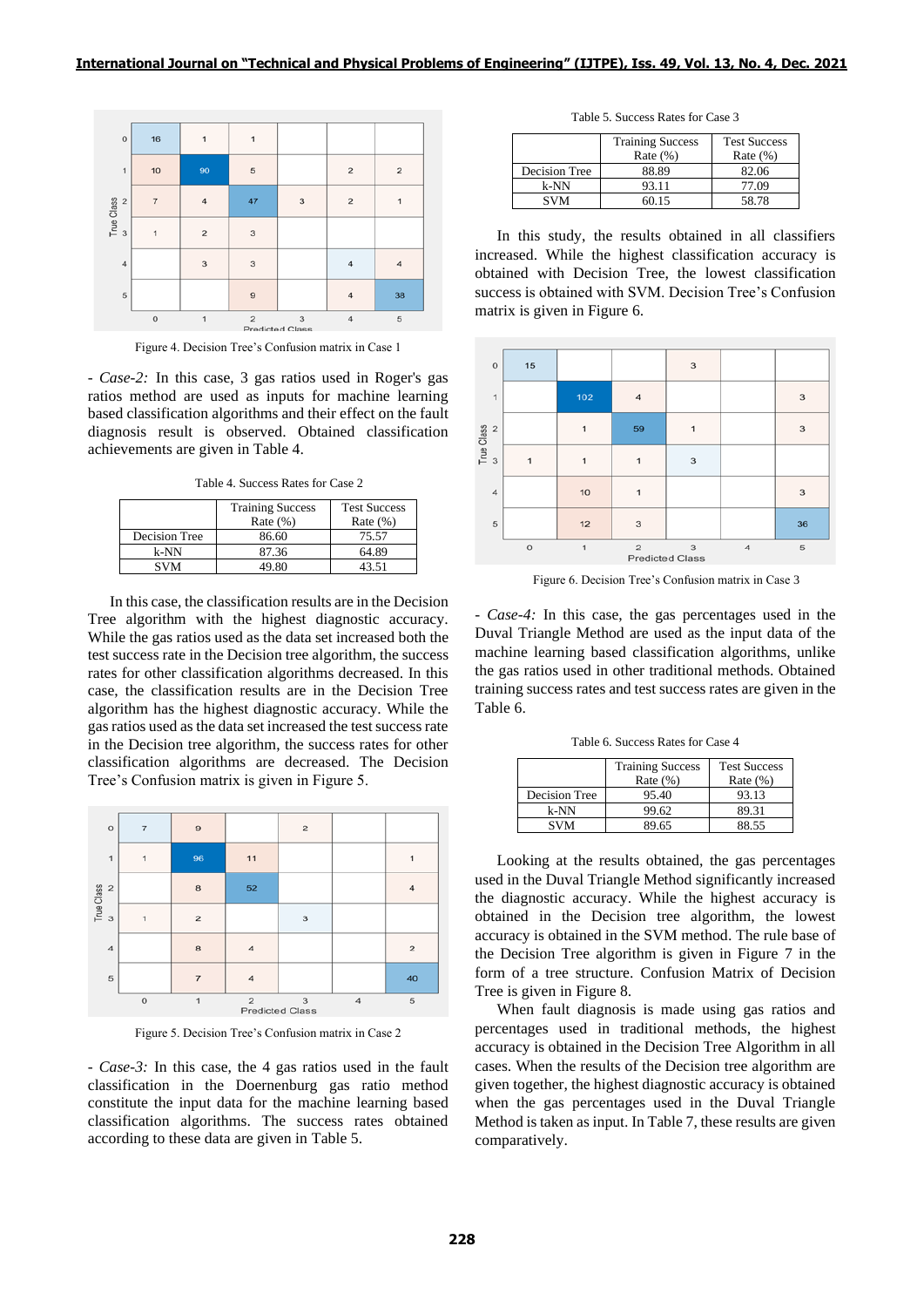

Figure 7. Tree Structure of Case 4



Figure 8. Decision Tree's Confusion matrix in Case 4

Table 7. Diagnosis Accuracy of Decision tree

|                      | Diagnosis Accuracy |
|----------------------|--------------------|
| 5 gas Concentrations | 74.42.             |
| Roger's Ratios       | 75.52              |
| Doernenburg's Ratios | 82.06              |
| Duval's Percentages  | 93.13              |

The graph showing the classification accuracies obtained according to the input data for all classifiers is given in Figure 9. As can be seen from this graph, the highest diagnostic accuracy is obtained with the gas percentages used in the Duval Triangle method in the Decision Tree algorithm.



Decision Tree **K-NN** SVM

Figure 9. Diagnostic Accuracy Based on Input Data of Classification Algorithm

# **5. CONCLUSIONS**

In this study, a number of analyses have been carried out for fault diagnosis in power transformers. It is aimed to increase the diagnostic accuracy by using machine learning methods as well as the traditional methods used in fault diagnosis for many years. Gas ratios and percentages of traditional methods are used as input data in machine learning methods. Diagnostic results for different input data are compared.

The results show that the Decision Tree algorithm has the highest accuracy diagnostic capability in all cases. When the diagnostic accuracy of the Decision Tree algorithm is examined, it is seen that the highest diagnostic ability is obtained with the gas percentages in the Duval triangle method. As a result of this study, it has been observed that the classification algorithm and the input data greatly affect the diagnostic accuracy.

#### **REFERENCES**

[1] L. Luan, W. Mo, L. Kong, K. Zhou, "A refined classification method for transformer fault", Journal of Physics: Conference Series, Vol. 1302, 2019.

[2] F. Yang, J. Xi, L. Zhida, "A neural network approach to power transformer fault diagnosis", Sixth International Conference on Electrical Machines and Systems, Vol. 1, pp. 351-354, Beijing, China, 2003.

[3] M. Zile, "Design of power transformers using heuristic algorithms", International Journal on Technical and Physical Problems of Engineering (IJTPE), Vol. 11, No. 1, pp. 42-49, March 2019.

[4] "IEEE Guide for the Interpretation of Gases Generated in Mineral Oil-Immersed Transformers", IEEE Std C57.104TM-2019, IEEE Power and Energy Society, 2019. [5] H. Xie, J. Chen, P. Zhang, F. Zhang, X. Meng, J. Cheng, "Knowledge Acquisition for Transformer Condition Assessment Using Synthetic Minority Over-Sampling Technique and Decision Tree Algorithm", 2019 IEEE Innovative Smart Grid Technologies - Asia (ISGT Asia), pp 4186-4191, Chengdu, China, 2019.

[6] X. Wu, V. Kumar, J.R. Qinlan, J. Ghosh, Q. Yang, H. Motoda, G.J. Mclachlan, A. Ng, B. Liu, P.S. Yu, Z.H. Zhou, M. Steinbach, D.J. Hand, D. Steinberg, "Top 10 algorithms in data mining", Knowledge and Information Systems, Vol. 14, pp. 1-37, 2008.

[7] K. Bacha, S. Souahlia, M. Gossa, "Power Transformer Fault Diagnosis Based on Dissolved Gas Analysis by Support Vector Machine", Electric Power System Research, Vol. 83, pp. 73-79, 2012.

[8] M. Sezer, "Transformer Maintenance and Insulation Oil", Cagdas Publishing House, Balikesir, Turkey, 2014.

[9] N. Lelekakis, D. Martin, W. Guo, J. Wijaya, "Comparison of dissolved gas-in-oil analysis methods using a dissolved gas-in-oil standard", IEEE Electrical Insulation Magazine, Vol. 27, No. 5, pp. 29-35, September-October 2011.

[10] N.A. Bakar, A. Abu-Siada, S. Islam, "A review of dissolved gas analysis measurement and interpretation techniques", IEEE Electrical Insulation Magazine, Vol. 30, No. 3, pp. 39-49, May-June 2014.